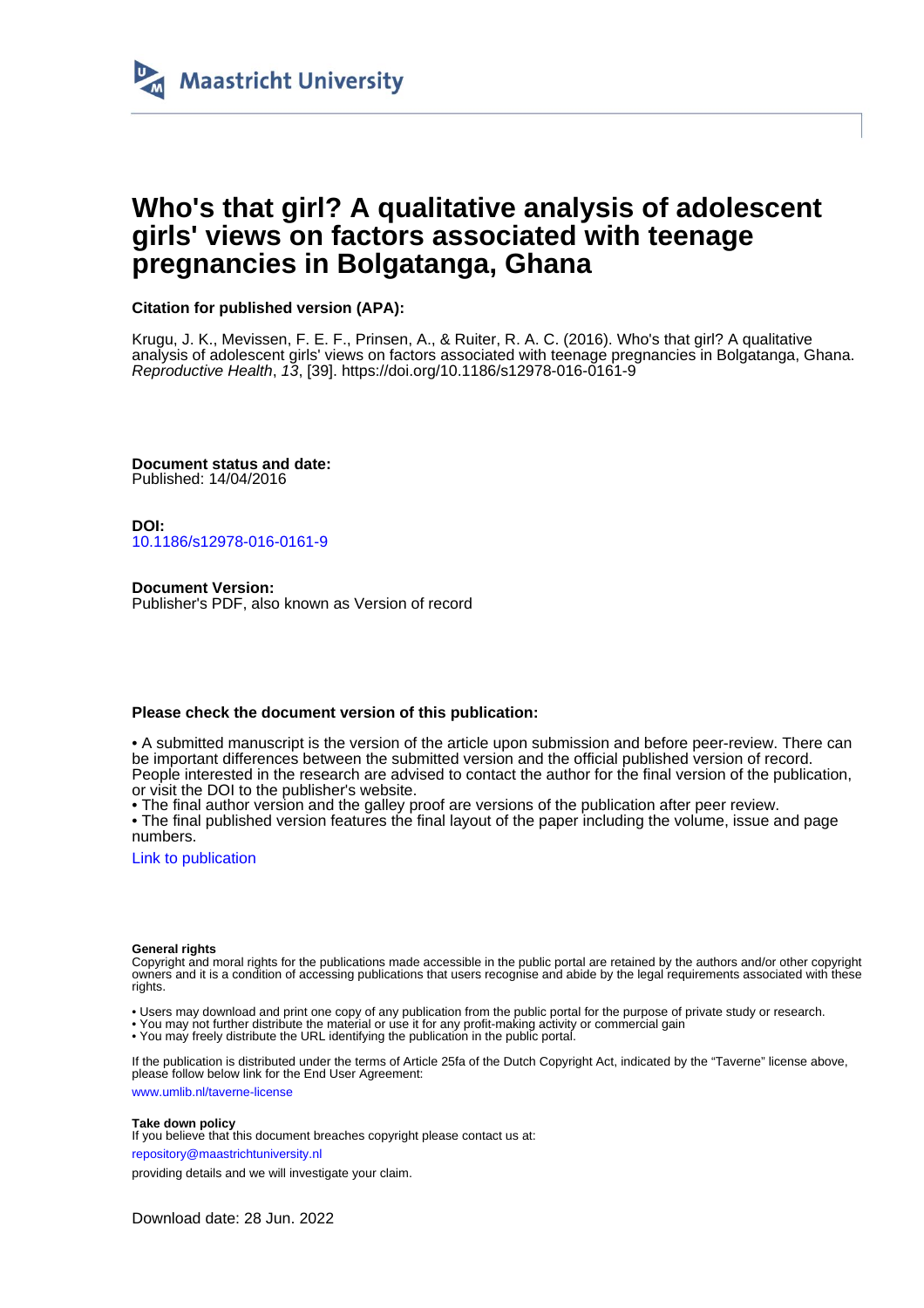# **RESEARCH CHE Open Access**



Who's that girl? A qualitative analysis of adolescent girls' views on factors associated with teenage pregnancies in Bolgatanga, Ghana

J. K. Krugu<sup>1,2\*</sup>, F. E. F. Mevissen<sup>1</sup>, A. Prinsen<sup>1</sup> and R. A. C. Ruiter<sup>1</sup>

# Abstract

Background: Adolescent pregnancy remains a public health concern, with diverse serious consequences, including increased health risk for mother and child, lost opportunities for personal development, social exclusion, and low socioeconomic attainments. Especially in Africa, teenage pregnancy rates are high. It is important to find out how girls without pregnancy experience differ in their contraceptive decision-making processes as compared with their previously studied peers with pregnancy experience to address the high rate of teenage pregnancies.

**Methods:** We conducted semi-structured in-depth interviews with never been pregnant girls ( $N = 20$ ) in Bolgatanga, Ghana, to explore the psychosocial and environmental factors influencing the sexual decision making of adolescents. Themes such as relationships, sex, pregnancy, family planning and psychosocial determinants (knowledge, attitudes, self-efficacy, norms, risk perceptions) derived from empirical studies and theories related to sexuality behavior guided the development of the interview protocol.

Results: Results showed that the girls did talk about sexuality with their mothers at home and did receive some form of sexual and reproductive health education, including the use of condoms discussions in school. Participants reported high awareness of pregnancy risk related to unprotected sex, were positive about using condoms and indicated strong self-efficacy beliefs towards negotiating condom use. The girls also formulated clear future goals, including coping plans such as ways to prevent unwanted pregnancies to reach these targets. On the other hand, their attitudes towards family planning (i.e., contraceptives other than condoms) were negative, and they hold boys responsible for buying condoms.

Conclusion: An open parental communication on sexuality issues at home, comprehensive sex education in school and attitude, self-efficacy, risk perception towards contraception, alongside with goal-setting, seem to be protective factors in adolescent girls' pregnancy prevention efforts. These factors should be targets in future intervention programs at the individual, interpersonal, and school and community levels.

Keywords: Adolescents, Teenage pregnancy, Contraception, Condom use, Determinants, Ghana

\* Correspondence: [john.krugu@maastrichtuniversity.nl](mailto:john.krugu@maastrichtuniversity.nl) <sup>1</sup>

<sup>2</sup> Adolescent Sexual & Reproductive Health Unit, Youth Harvest Foundation, Bolgatanga, Ghana



© 2016 Krugu et al. Open Access This article is distributed under the terms of the Creative Commons Attribution 4.0 International License [\(http://creativecommons.org/licenses/by/4.0/](http://creativecommons.org/licenses/by/4.0/)), which permits unrestricted use, distribution, and reproduction in any medium, provided you give appropriate credit to the original author(s) and the source, provide a link to the Creative Commons license, and indicate if changes were made. The Creative Commons Public Domain Dedication waiver [\(http://creativecommons.org/publicdomain/zero/1.0/](http://creativecommons.org/publicdomain/zero/1.0/)) applies to the data made available in this article, unless otherwise stated.

Department of Work and Social Psychology, Maastricht University, Maastricht, Netherlands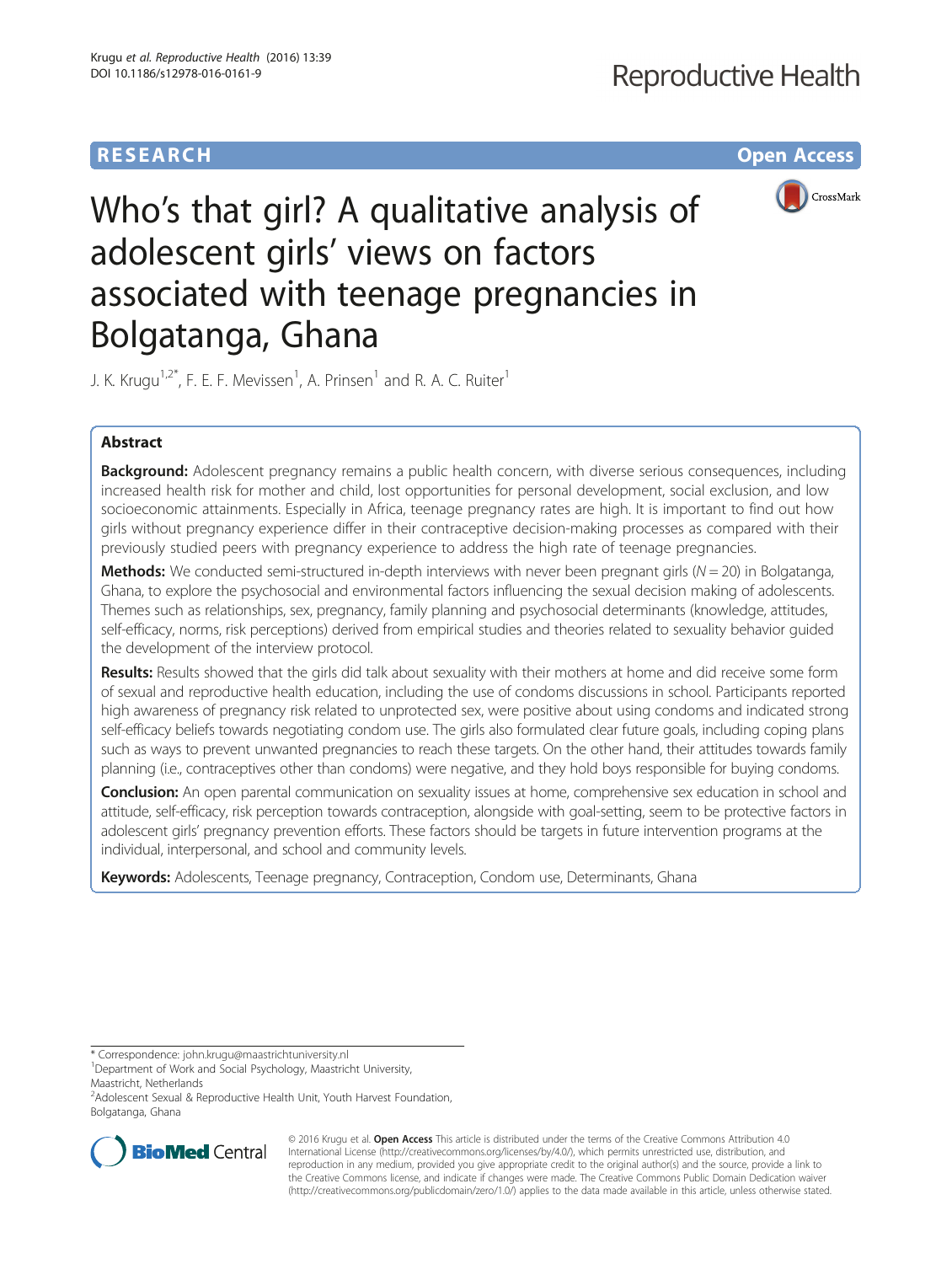### Background

The present generation of adolescents is the largest in history. Nearly 90 % live in low-and-middle-income countries where they constitute a far greater proportion of the total population because of the higher fertility rates as compared to high-income countries [[1](#page-11-0), [2\]](#page-11-0). Most of these youngsters are sexually active [[3, 4](#page-11-0)], thus putting a significant number of the world population at risk for getting infected with sexually transmitted diseases or getting pregnant unintentionally.

Adolescent pregnancy is a recognized public health concern that has diverse consequences for the individual, the family, and society as a wholee [\[5](#page-11-0), [6\]](#page-11-0). Across sub-Saharan Africa, it is estimated that 14 million unintended pregnancies occur every year, with almost half occurring among women aged 15–24 years [\[7](#page-11-0)]. In Ghana, the Reproductive and Child Health Department of the Ghana Health Services reported a rise in adolescent pregnancies among those aged 15 to 19 years from 43,465 in 2009 to 83,917 in 2013, representing 12.3 % of all pregnancies in the country [[8\]](#page-11-0). In rural areas like the Upper East Region, 21.7 % of adolescents aged 15 to 19 years had begun childbearing in 2014 as compared to 8.3 % in the Greater Accra region [[9](#page-11-0)].

Teen pregnancy contributes significantly to the high maternal mortality rate of 920 deaths per 100,000 live births in Africa [\[6](#page-11-0)]. Among the 14.3 million adolescent girls that gave birth in 2008, one out of three was from sub-Saharan Africa and pregnancy-related morbidity and mortality rates are particularly high in this group [\[10](#page-11-0)]. The bodies of adolescent girls are not yet sufficiently developed to deal with pregnancy in a healthy way, and this age group is twice as likely to die in childbirth as women aged 20 or over [[11](#page-11-0)]. Also, across Africa, onequarter of the estimated 6 million unsafe abortions and 22,000 abortion-related deaths each year occur among women aged 15–19 years, showing that most of the pregnancies among teenagers are unwanted [[6\]](#page-11-0).

While the use of effective contraception can prevent unwanted or unplanned pregnancies, few sexually active adolescents use contraceptives methods such as hormonal contraceptives (often referred to as 'family planning') and condoms. For example, among sexually active Ghanaian adolescents age 15 to 19 years, 80 % of girls and 63 % of boys were not using any contraceptive method at their last sexual encounters [[12](#page-11-0)]. An earlier report also showed that only 10 –12 % of adolescents' aged 15 –19 years who were not using contraceptives intended to do so in the next 12 months [\[13\]](#page-11-0).

Addressing the high rate of teenage pregnancies and non-contraceptive use in Africa requires a context-specific understanding of why teen pregnancy is so high among adolescents while a significant group does seem to manage to prevent getting pregnant. Previously identified barriers to contraceptive use among adolescents in sub-Saharan Africa include inadequate sexual knowledge and risk perceptions, lack of skills to negotiate safer sex options, ambivalent attitudes towards sex, lack of access to educational and health services, and negative social norms around premarital sexual activity and pregnancy [Krugu, Mevissen, Meret & Ruiter, under review, [[14, 15\]](#page-11-0)]. Other empirical reports also indicate that young girls may engage in unsafe sex because they have not considered contraception [[\[16\]](#page-11-0), Krugu et al., under review], are afraid of possible side effects [\[17](#page-11-0)], are more worried about the safety of contraceptives than preventing an unintended pregnancy [\[18\]](#page-11-0), or are not adequately informed about the risk of pregnancy or disease posed by unsafe sex [[19](#page-12-0)].

However, most of these studies have focused on pregnant girls and those with pregnancy experience – following the general long held practice of merely focusing on people with the health problems. There is limited work on never-pregnant adolescent girls' perceptions regarding pregnancy prevention. Gaining an understanding of adolescent pregnancy from the perspective of neverpregnant teenage girls can play a major role in identifying factors that influence sexual decision-making in young women regarding initiating sexual activity and preventing pregnancy. Studying girls without pregnancy experience could also provide pointers on the capacity and needs that girls with pregnancy experience are lacking, which, in turn, facilitates the development of intervention goals. Knowledge of the perceptions, beliefs and behaviors of never-been-pregnant adolescent girls is, therefore, necessary to guide the content of future teenage pregnancy prevention programs.

To fill this gap, we conducted the present study as part of a larger research project exploring the behavioral, environmental and psychosocial factors influencing adolescent sexual and reproductive health behaviors. More specifically, the project was initiated to create a comprehensive picture of factors associated with the high teenage pregnancy rates in Northern Ghana and to inform future prevention strategies. After a study focusing on teenage girls with pregnancy experience in Bolgatanga, Ghana (Krugu et al., under review), the current study reports on the qualitative interviews conducted among adolescent girls *without* pregnancy experience. The aim was to explore the psychosocial and environmental factors influencing their sexual decision-making, which seems to put them not or less at risk of unintended pregnancies as compared to their peers with pregnancy experience.

# Methods

#### Study design

The study used semi-structured individual in-depth interviews to explore the behavioral, environmental and psychosocial determinants of sexual choices of adolescent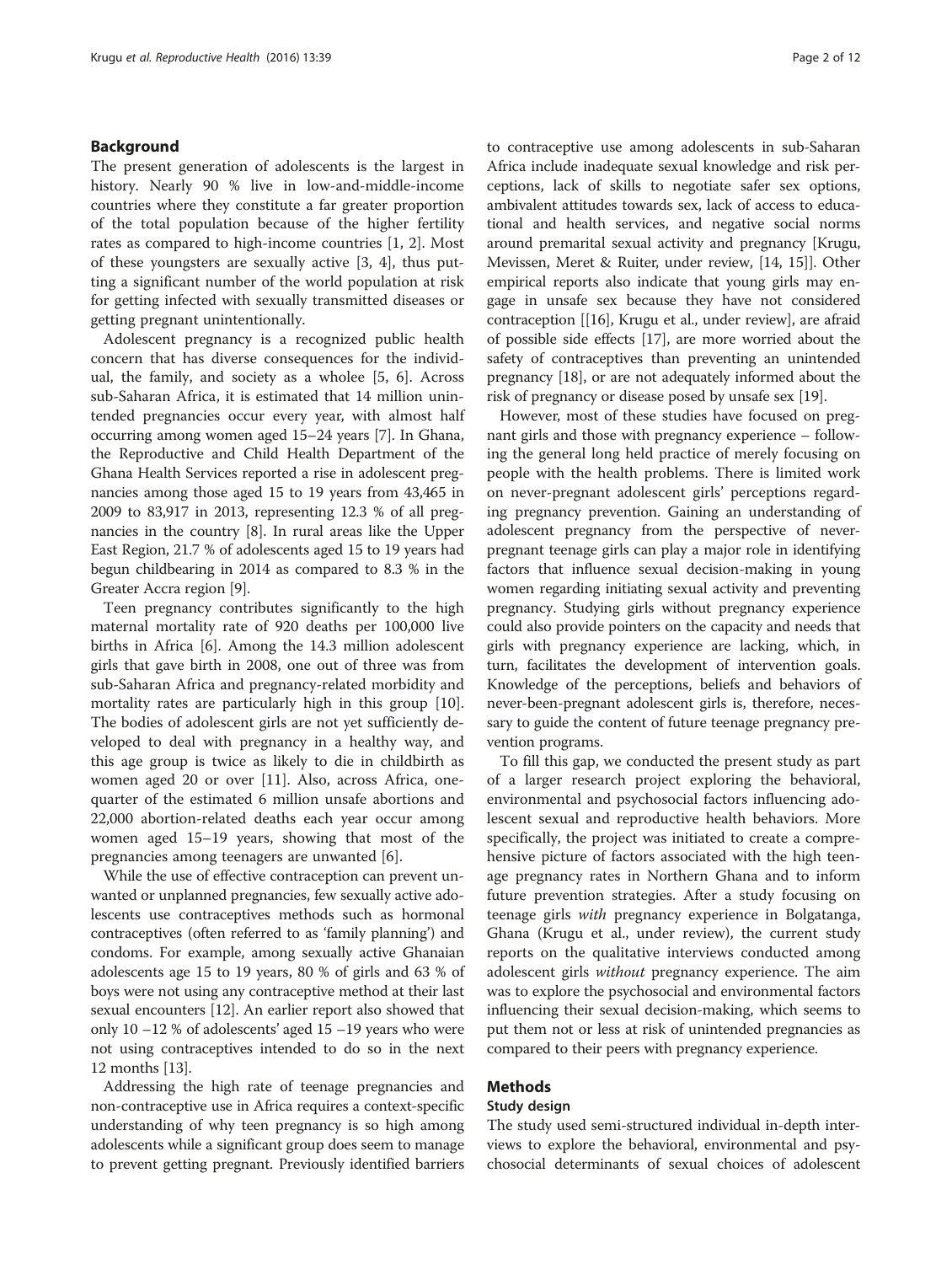girls who do not have pregnancy experience. The semistructuring helped to ensure consistency across interviewers and interviewees. The Ethics Committee of the Ghana Health Services in Accra and the Ethics Review Board of Maastricht University in the Netherlands approved the study.

### Study setting

We conducted the study in the Bolgatanga Municipality in northern Ghana. Bolgatanga is located 743.83 km to the north of Accra (capital of Ghana) and covering a total land area of 729 sq  $km^2$ . Females make up 52.3 % of an estimated population of 131,550 and 44 % are below 18 years with a growth rate of 3.0 % [\[20\]](#page-12-0). Agriculture is the main economic activity in the Bolgatanga Municipality, and it is among the poorest districts in the country with 35 % of its population living on less than the World Bank's threshold of \$1.25 per day [\[21\]](#page-12-0). The healthcare system in the Municipality includes a Regional Hospital, nine Health Centres, and several Community-based Health Planning and Services (CHPS) compounds.

#### Study population

Our final sample included 20 adolescent girls between the ages of 14 and 19 years  $(M = 17.3, SD = 1.59)$  with no pregnancy experience and living in the Bolgatanga Municipality of the Upper East region of Ghana. Six participants reported sex experience; 3 of them were 18 years of age and the other 3, 19 years. The girls came from families engaged in peasant farming or doing petty trading businesses. The girls lived together with siblings in larger families – an average of 5 children per family. Two girls had lost their fathers, and one had lost her mother. One girl came from a polygamous family, and another one had a Burkinabe father and a Ghanaian mother. All the participants were still in various stages of high school. The sample included 5 Muslims and 15 Christians, and all of them indicated that religion was important to them. Although all the girls were from the low socio-economic background, they all had clear goals and hopes of a better future career and indicated their preparedness to work towards such goals.

#### Recruitment and Procedures

The study used a purposeful homogeneous sampling technique to recruit the participants [[22\]](#page-12-0). A short description of the study, including the purpose, the voluntary nature of participation and how to register to participate, was advertised in schools and other public places in Bolgatanga where young girls are likely to visit. Also, research assistants visited schools to recruit girls. Interested participants confirmed their participation by completing an informed consent form and those below the age of 18 years took the form home for

parental consent before they could participate. Participants were enrolled day-by-day until thematic saturation was reached.

In all, 28 girls signed up for the study, of which 25 met the criteria of being adolescent ( $10 \le$  years old  $\le$  19) and having no pregnancy experience. The 25 girls were then asked to complete informed consent forms and for those below age 18 years  $(N = 8)$ , research assistants visited their homes to explain the study and secured additional parental consent. In the end, we interviewed 23 girls who returned completed forms to participate. We did not compensate for participation, but where necessary, participants' transport costs were paid, and all received a soda drink at the beginning of each interview. The interviews lasted between 45 minutes and 1 hour. All interviews were audiotape recorded, and after transcription, the tapes were erased.

Researching sensitive issues such as sexuality in a culturally inhibiting environment like northern Ghana necessitated an ethical awareness in the development of the research method. Anonymity and voluntary participation was warranted by not documenting identifiable details of participants and not applying any persuasion regarding participation. Also, the research team, was conscious of concerns that young girls in northern Ghana are in a position of both economic and social vulnerability [[23\]](#page-12-0). To ensure that hierarchical research methods did not exploit the girls, the research assistants were trained to pose questions as supportive as possible and the interviews terminated if signs of distress were observed. At the beginning of each interview, participants were also assured of the confidential handling of the data to avoid that they provide socially acceptable responses. Finally, participants were informed of the option to quit the interview at any time necessary without having to provide an explanation.

Since the participants were all high school students who could speak and understand English, the interviews were mostly carried out in English; both the questions posed by the interviewer as well as the responses given by the participants. However, sometimes the research assistant (who spoke English but also was a native speaker of 'Frafra') had to translate questions posed in English by the lead interviewer for participants who could not understand some of the English formulations or questions. Also, sometimes participant's responses were in Frafra if they had difficulties finding the correct English expression. These responses were also translated in the same manner to the lead interviewer, and we recorded both languages for the transcription. The first author, who speaks the local language as well, validated the transcriptions by listening to the voice recordings and made minor corrections where necessary. The participants determined the locations of the interviews. Out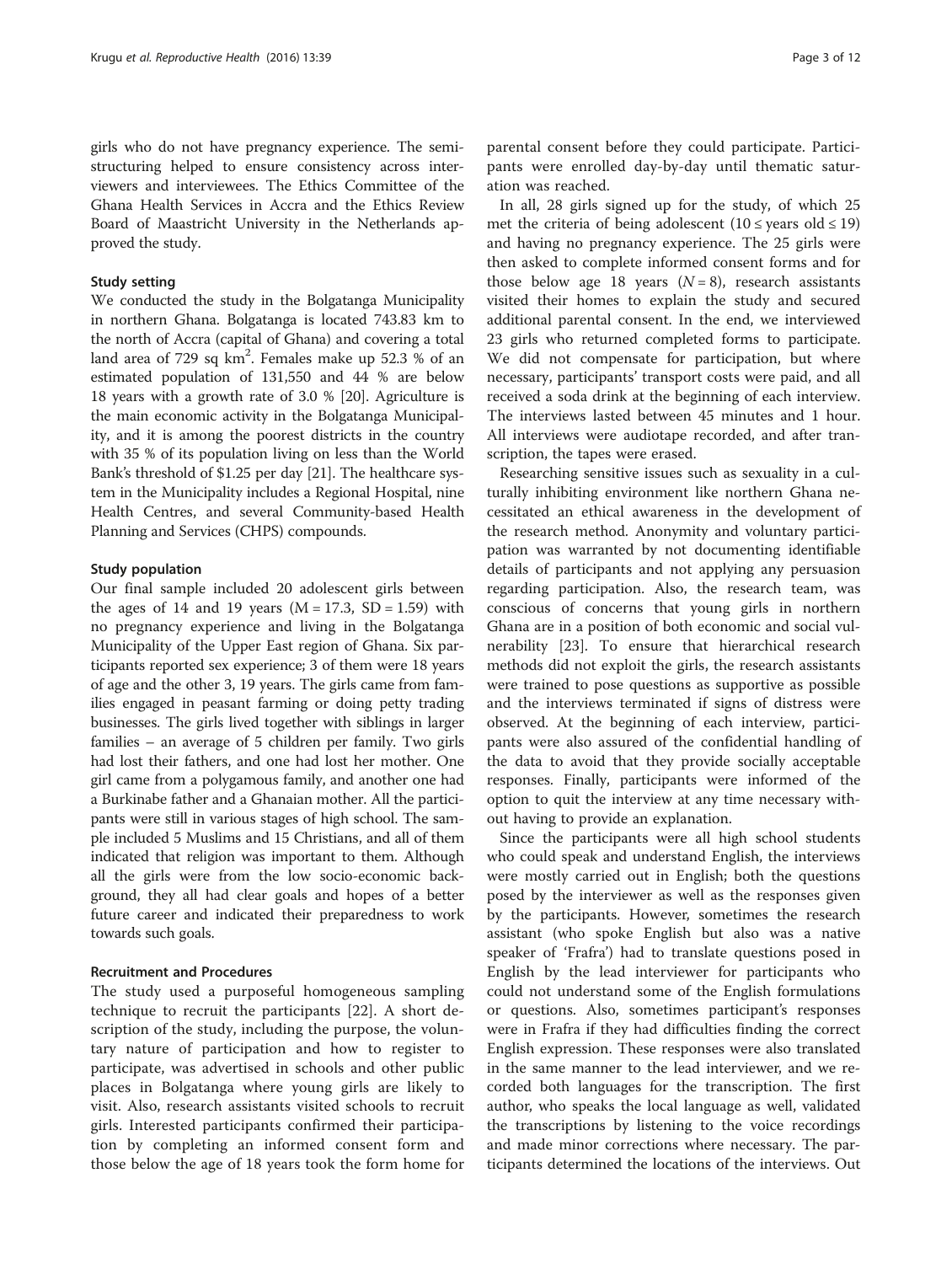of the 23 individual interviews conducted, 3 were excluded from the analysis because of bad recording quality and/or interview stopping half-way because participants had to attend to parental calls.

### Research instrument

We used a semi-structured interview guide that was developed based on theoretical concepts and literature review. The interview protocol included themes related to knowledge, attitude, self-efficacy, risk perception, and social norms addressing topics such as relationships, sex experience, pregnancy, contraception, and sexuality communication. Table [1](#page-5-0) presents the main themes and topics of the interview instrument. Two young trained women, a Ghanaian with prior training in youth peer sex education and a Dutch graduate student from Maastricht University, conducted and transcribed the interviews. The corresponding author validated the transcripts by listening to the interviews and making minor corrections where necessary.

#### Data analysis

After validity checks and proof-reading, the 20 transcripts in MS Word documents were exported into NVivo 10.0 qualitative software for analysis. The analysis took the form of thematic exposition – identifying the dilemmas, fears, and beliefs within the narratives [\[24\]](#page-12-0). A thematic exposition allows the researcher to determine categories and construct concepts using a grounded theory approach [\[25](#page-12-0)]. The analysis employed a three-level coding system. At the first level, the transcripts were repeatedly read to identify phrases which could be coded into general themes. We grouped these initial codes into smaller themes at the second level coding (axial coding or pattern coding). At the third or selective coding level, we reviewed level one and two codes to confirm the various thematic categories. The second author checked the three levels of codes [\[26\]](#page-12-0) against the original transcripts and discussed a few little parts that were not covered under the right topics back-and-forth with the first author to reach an agreement. The thematic categories were then summarized and used as the basis of subordinate and secondary analysis of the determinants of adolescent girls' sexual health decision-making processes in the Bolgatanga area as viewed from the perspective of unmarried teenagers without pregnancy experienced.

## Results

Table [2](#page-6-0) presents the main themes that emerged from the data, and the number of girls who reported on the various thematic areas. We have classified the results according to behavioral factors, environmental factors, and psychosocial determinants related to sex and sexuality, contraceptive use, and teenage pregnancy. It seems there

# Behavioural factors

## Relationship experience

Half of the girls mentioned that they had experienced relationships with boys and had pleasant and steady relationships lasting between one to six years. For most of them, their relationships were not secret but known to others, including their parents and they perceived that others were positive about the relationship. The girls indicated that not keeping the relationship secret was important to them because the boys cannot deny responsibility if they mistakenly get pregnant. One girl put it this way:

P: We always do it plain, so people know. In that way, there can be no denying if anything happen

{18 yrs Muslim in Senior High School}

Some of the girls are in a relationship because of potential help (material gain) from the boys as in:

P: Like anytime I want money to do [anything] at school, he will give me the money, and I like him

{19 yrs old Christian in Senior High School}

#### Sex experience

The six girls with sex experience were mostly one year older than those without sex experience, and most of them had been in the relationship for an average of one year before initiating sex. Concerning sexual debut, they reported mixed experiences. Some girls described their sexual debut as "good" or "somehow good" and for this category they had planned for it and also used condoms:

I: When did you have sex for the first time? P: The first time it was a year of the day we met, that was our one year celebration. I: Did you talk about it with your boyfriend before? P: Yes I: Was it a good experience? P: Somehow good.

#### {19 yrs Christian in Senior High School}

Others had bad experiences such as forced sex and painful intercourse: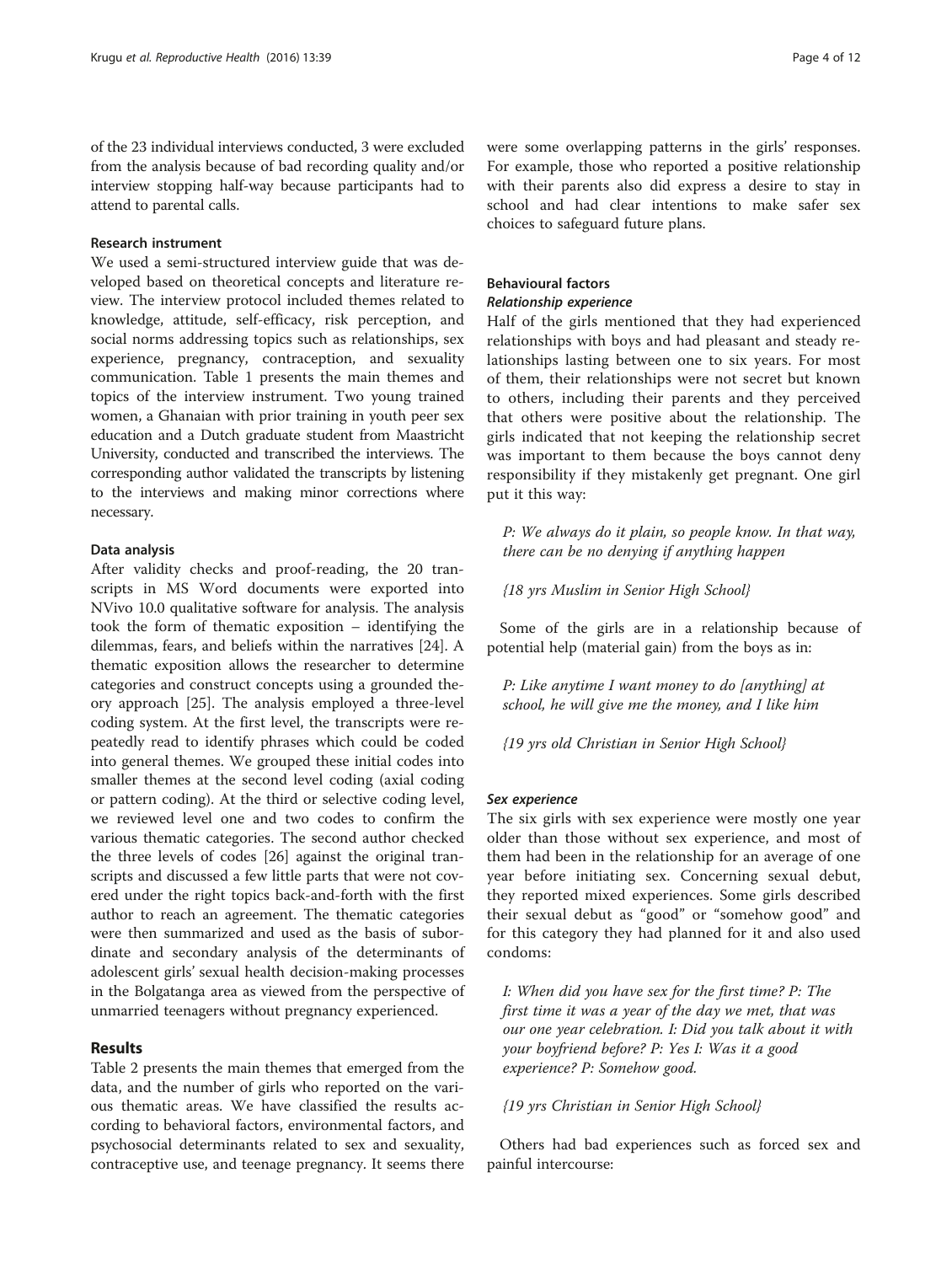| protocorphorming the themes and topics that gaid<br>Theme/topics | Examples of subtopics                                                                                                                                                              | Examples of questions                                                                                                                                                                                                                                                                                                                                                                                                                                                                                                                                                              |  |  |
|------------------------------------------------------------------|------------------------------------------------------------------------------------------------------------------------------------------------------------------------------------|------------------------------------------------------------------------------------------------------------------------------------------------------------------------------------------------------------------------------------------------------------------------------------------------------------------------------------------------------------------------------------------------------------------------------------------------------------------------------------------------------------------------------------------------------------------------------------|--|--|
| Introduction                                                     | Age, background, school/work, family, life,                                                                                                                                        | Can you tell me something about yourself? What does<br>your life look like? Do you go to school, work? What do                                                                                                                                                                                                                                                                                                                                                                                                                                                                     |  |  |
| Background variables                                             | religion, ethnic group.                                                                                                                                                            |                                                                                                                                                                                                                                                                                                                                                                                                                                                                                                                                                                                    |  |  |
| Demographics                                                     |                                                                                                                                                                                    | you like to do in your free time? Can you tell me a bit<br>about your family? Would you consider yourself being<br>religious? What role does religion play in your life?                                                                                                                                                                                                                                                                                                                                                                                                           |  |  |
| Pregnancy/motherhood                                             | Pregnancy                                                                                                                                                                          | How do you think about pregnancy? What do you think<br>it would be like to be a mother? What would be a good<br>time to become pregnant/a mother according to you?<br>How would you feel if you found out you were pregnant<br>now/at this moment in your life? What would you do if you<br>figured out you were pregnant now. Do you know anyone<br>of your age who got pregnant? What do you think of that?<br>How do important others in your surrounding think about<br>teenage pregnancy in general of 'if it was you being pregnant'<br>How do you feel about their opinion? |  |  |
|                                                                  | Motherhood                                                                                                                                                                         |                                                                                                                                                                                                                                                                                                                                                                                                                                                                                                                                                                                    |  |  |
|                                                                  | Important others include: mother, father,<br>brother/sister, friends, boys/girls in your<br>village or at your school, the teachers,<br>and church leaders? Health centre workers? |                                                                                                                                                                                                                                                                                                                                                                                                                                                                                                                                                                                    |  |  |
| Femininity/masculinity                                           |                                                                                                                                                                                    | What does it mean to be a woman? What do you think are<br>the main differences between men and women of your age?<br>How do important others think about women?                                                                                                                                                                                                                                                                                                                                                                                                                    |  |  |
| Relationships                                                    | Current relationships                                                                                                                                                              | Are you in a relationship at the moment? How did your                                                                                                                                                                                                                                                                                                                                                                                                                                                                                                                              |  |  |
|                                                                  | Past relationships                                                                                                                                                                 | relationship start? How would you define your current<br>relationship? Where do you meet your partner?                                                                                                                                                                                                                                                                                                                                                                                                                                                                             |  |  |
|                                                                  | First relationship                                                                                                                                                                 | What do important others think about your relationship?                                                                                                                                                                                                                                                                                                                                                                                                                                                                                                                            |  |  |
| Sex experience                                                   | Attitude towards sex                                                                                                                                                               | Did you ever have sex? Why/why not? How many partners?                                                                                                                                                                                                                                                                                                                                                                                                                                                                                                                             |  |  |
|                                                                  | Positive/negative experiences                                                                                                                                                      | If you have sex, where (At home? Church? Bushes? Parties?<br>School?)                                                                                                                                                                                                                                                                                                                                                                                                                                                                                                              |  |  |
|                                                                  |                                                                                                                                                                                    | How would you describe your sex life/how are your sex<br>experiences? (positive/negative experiences)                                                                                                                                                                                                                                                                                                                                                                                                                                                                              |  |  |
|                                                                  |                                                                                                                                                                                    | Do other people know you have sex? (why/why not). What<br>do you think important others think about you having sex?                                                                                                                                                                                                                                                                                                                                                                                                                                                                |  |  |
| Safe sex                                                         | Definition and importance of sex                                                                                                                                                   | What do you consider safe sex?                                                                                                                                                                                                                                                                                                                                                                                                                                                                                                                                                     |  |  |
|                                                                  | Definition of safe sex                                                                                                                                                             | Do you use condoms? (how often?)                                                                                                                                                                                                                                                                                                                                                                                                                                                                                                                                                   |  |  |
|                                                                  | Contraceptive use                                                                                                                                                                  | Do you use other types of contraception? Which one? What<br>are reasons for using/not using condoms (or other forms of                                                                                                                                                                                                                                                                                                                                                                                                                                                             |  |  |
|                                                                  | Condom use                                                                                                                                                                         | contraception)? Who do you think is responsible for contraception?                                                                                                                                                                                                                                                                                                                                                                                                                                                                                                                 |  |  |
|                                                                  | Where/how do they get condoms/<br>other contraception                                                                                                                              | What are advantages and disadvantages of condoms/contraception?<br>What do you prefer (condom or other contraceptives) and why?<br>Should men/women carry them around?                                                                                                                                                                                                                                                                                                                                                                                                             |  |  |
| Safe sex negotiation with partner                                |                                                                                                                                                                                    | People don't always want the same with sex. For example some<br>want to use condom others don't. Or some like sex in one way<br>and others like it in different way. What do you do/would you<br>do if partner want something else? What if you want to use a<br>condom but he doesn't?                                                                                                                                                                                                                                                                                            |  |  |
|                                                                  |                                                                                                                                                                                    | Have you ever persuaded a man to practice safe sex? Can you<br>describe how you discussed it with him? What was the reason<br>for not discussing?                                                                                                                                                                                                                                                                                                                                                                                                                                  |  |  |
| Communication about (safe)<br>sex with partner                   | Topics of communication with partner                                                                                                                                               | Which topics can/can't you discuss with partner?                                                                                                                                                                                                                                                                                                                                                                                                                                                                                                                                   |  |  |
|                                                                  | Taboo topics                                                                                                                                                                       | Do you ever talk about sex with your friends/sisters/parents?                                                                                                                                                                                                                                                                                                                                                                                                                                                                                                                      |  |  |
|                                                                  | Communication                                                                                                                                                                      |                                                                                                                                                                                                                                                                                                                                                                                                                                                                                                                                                                                    |  |  |
| Sex education/sex<br>communication                               | Information sources                                                                                                                                                                | Did you learn about sex? How/by whom? Did you have sex<br>education at school? What did you think of it? Do you ever<br>talk about sex, contraceptives, motherhood at school, with<br>your friends, family? Do you think you know all you need to<br>know about sex/safe sex? If you have questions (e.g. on<br>condom/contraception/pregnancy) where would you go?<br>Did you have to go to health clinic for sex-related issues?<br>What is your experience?                                                                                                                     |  |  |

<span id="page-5-0"></span>Table 1 Interview protocol showing the themes and topics that guided the data collection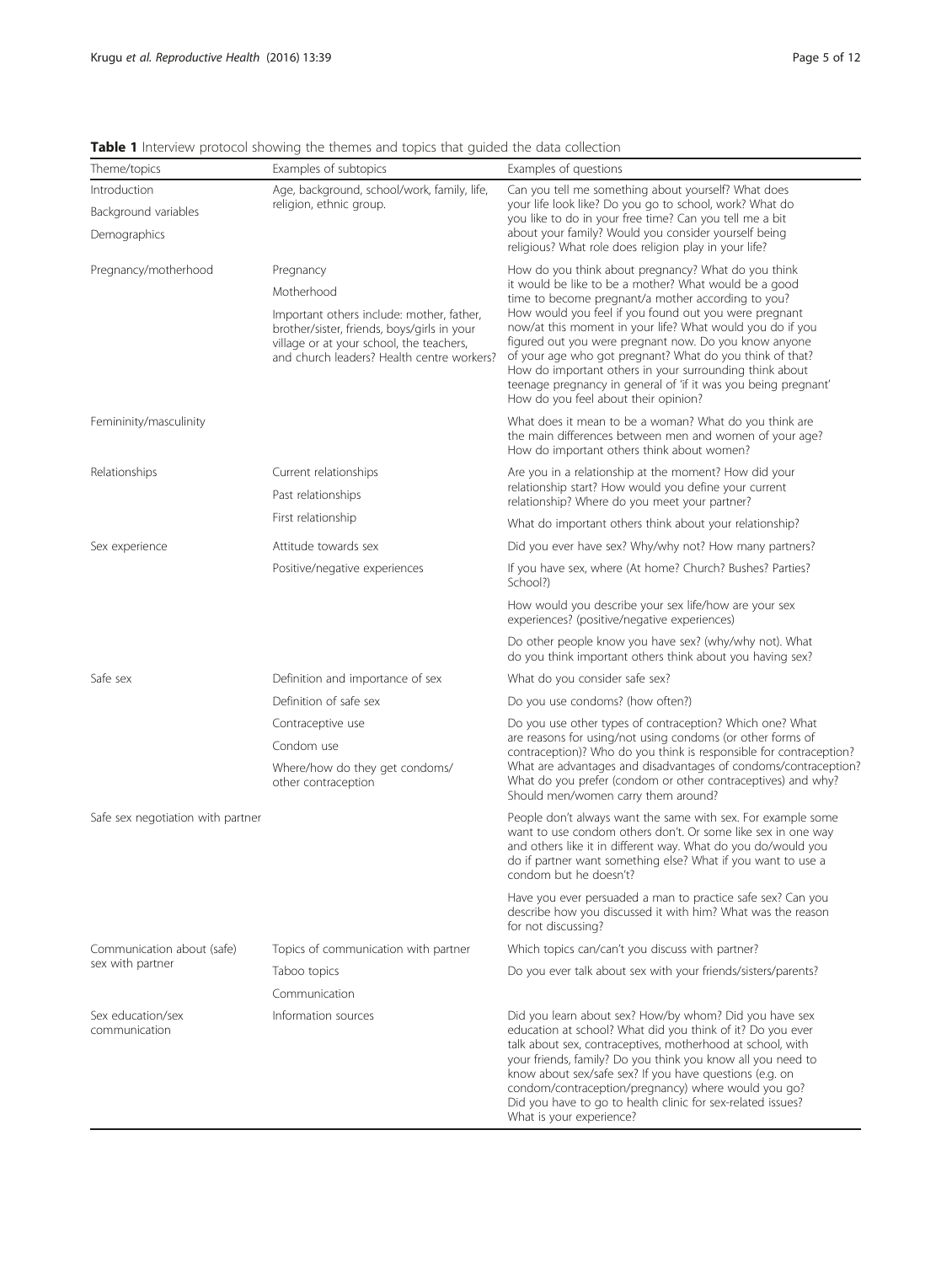<span id="page-6-0"></span>

|  | Table 2 A matrix of the main themes that emerged from the |                                                               |
|--|-----------------------------------------------------------|---------------------------------------------------------------|
|  |                                                           | data and the number of participants who reported those themes |

| Main theme                                                      | Number of girls<br>reporting |
|-----------------------------------------------------------------|------------------------------|
| Buying condoms                                                  | 10                           |
| Carrying condoms and condom use responsibility                  | 16                           |
| Attitude towards condoms and condom Use                         | 17                           |
| Knowledge on condom use                                         | 20                           |
| Risk perception towards both pregnancy & STIs                   | 19                           |
| Intention to use and negotiating condom use                     | 15                           |
| Life situation of the girls (occupation, economic<br>situation) | 18                           |
| Knowledge on family planning/contraception                      | 17                           |
| Attitude towards school/education                               | 19                           |
| Attitude towards sex                                            | 9                            |
| First time sex experience                                       | 6                            |
| Experiences with forced sex                                     | $\overline{4}$               |
| Social norms towards pregnancy                                  | 10                           |
| Sex education at the health facility                            | 8                            |
| Sex education in school                                         | 17                           |
| Sex education/communication at home                             | 14                           |
| Social norm towards adolescent sexuality                        | 13                           |
| General relationship experiences                                | 9                            |
| General sex experiences                                         | 6                            |
| Condom use experience                                           | 6                            |
| Future goals & its influence on safer sex choices               | 20                           |
| Intention to use condoms                                        | 9                            |

I: Can you tell me a bit about your first sexual experience? P: Oh it was very painful, very painful. I: how old were you when you had your first sexual experience? P: 16 years.

{18 yrs Christian in Senior High School}

The girls who were sexually active said they initiated sex because of the perception that their peers were doing it. Some girls also indicated that they had encountered forced sex, and some had sex with their boyfriends' because the boys' had threatened to end the relationship if they did not yield to their request for sex. Some few girls also added that they had been approached by teachers demanding to have sex with them and they refused. They believed that most teachers are making similar advances towards young girls.

#### Condom use experience

All sexually experienced girls indicated using condoms consistently. Also, they all stated that they discussed sex and condom use with partners before sex. The girls were clear of the need to use condoms and they negotiated for it:

P: Yes, I am using condoms with my partner because he has not married me yet and so far as he loves me, we can have sex. But if we do not use a condom, it is too bad. We have to use condoms to avoid unwanted pregnancy.

{19 yrs, Christian in Senior High School}

## Environmental factors

#### (Sex) communication with parents and peers

The girls' reported an attuned and warmth relationship with their parents (mostly mothers) at home. The cordial home environment seemed to have resulted in a relatively open mother-daughter communication. They also discussed exuality-related topics with their mothers. However, such discussions centered on moral advice and abstinenceonly messages, except for a few girls who reported receiving safe sex practices advise. Many of them indicated that their parents discouraged them from thinking and talking about sexuality issues. When asked why they think their parents showed little interest in talking about sex with them, the majority indicated that their parents harbored fears that talking about sex will encourage them to practice more sex. One girl put it as follows:

# P: It is up to them, I don't know. They think we shouldn't be in love.

## (19 yrs Christian in Senior High School)

The girls reported that their mothers continuously admonished them to delay entering into sexual relationships or use protection against pregnancy. In general, the girls were not happy with the emphasis on abstinenceonly messages from their mothers, but those who had more extensive advice on relationship and sex were glad to have such talks:

P: she said that when you are having sex, you have to use condoms. I feel great that someone is concerned about my life.

{19 yrs Catholic in Senior High School}

At the same time, some girls expressed their desire to discuss sexuality issues with their parents, but they missed such discussions:

P: It is good they talk but when they don't talk, what can you do? You cannot go and tell them, come here and sit and talk with me!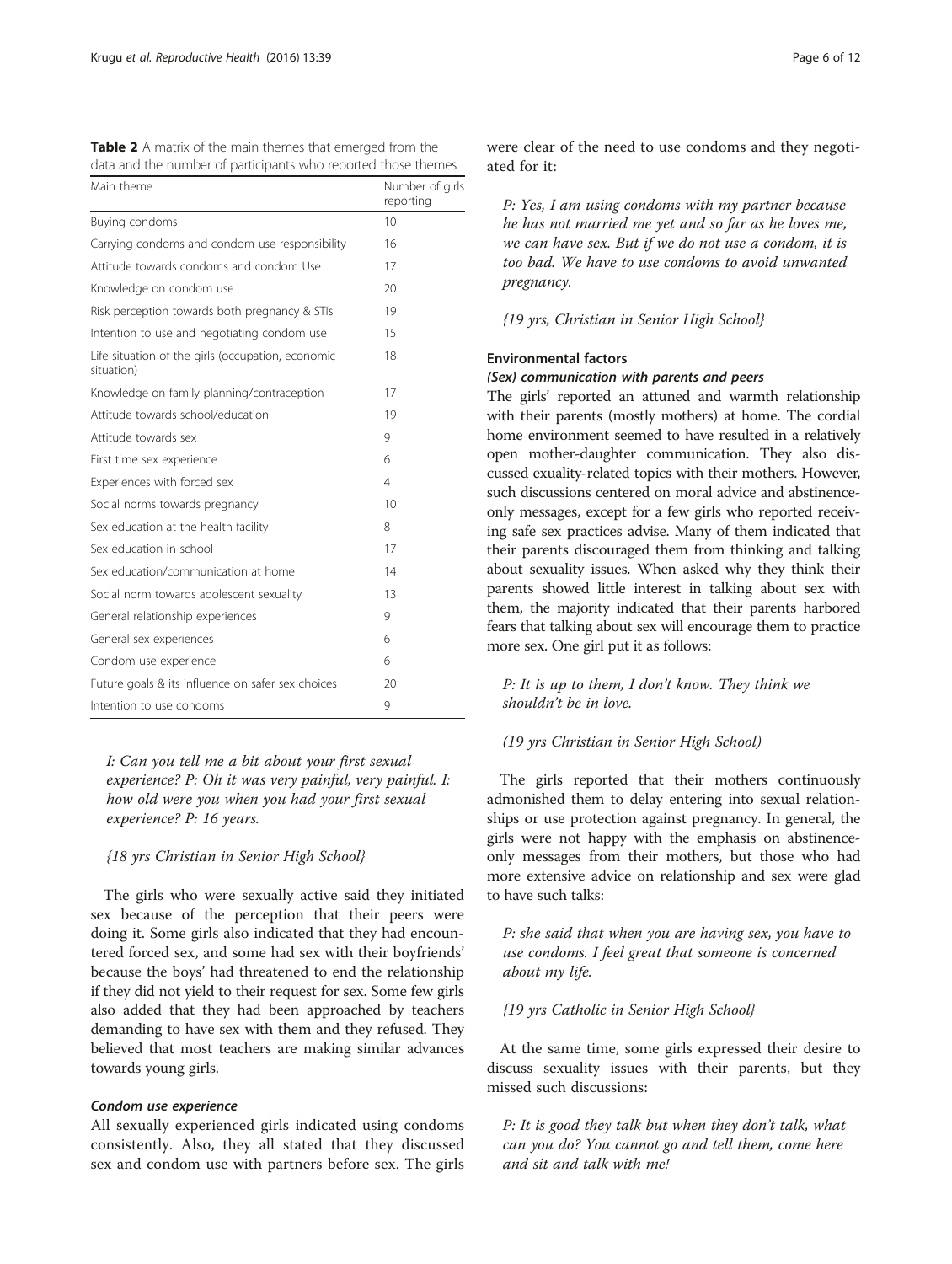## {17 yrs Christian in Senior High School}

Some girls preferred to discuss matters of sexuality with peers instead of talking with their parents who will only preach morality to them. Among peers, the discussion often centered on advising each other about the "good and bad" side of their sexual lives:

P: We talk about the bad effects of sex; we speak about the good part and the bad part. I: Hm, what are the good parts and what are the bad? P: The good part is when you marry and give birth to children then you are fulfilling God's promise like that, but the bad effects is that you maybe a teenager too, you have it, and you get pregnant, who can take care of the child, that Is on the wrong side.

{18 yrs Christian in Junior High School}

#### Experience with and Attitude towards sex education

The majority of the girls received sex education in school, which seemed to be skills-based and included condom use demonstration. They shared positive experiences with the school-based sex education:

P: It was good, they told us about AIDS and teenage pregnancy and gonorrhea, syphilis, all this kind of disease, […] so they taught us all the things in school, including how to use condoms, yes.

{19 yrs Catholic in Senior High School}

#### And:

It was good […] if you are even at my age, and you want to have sex and they even teach you how to prevent yourself from those sickness, you now know how to keep yourself and how to have safe sex with a man.

## {15 yrs Muslim girl in Junior High School}

On the other hand, some of them got abstinence-only messages and one never got sex education at all. For some, nurses from the health education unit came to teach them in school and for others; it was either their teachers or peer educators from NGOs. On seeking information via health services, the majority of the girls had either already gone to the health facility for sex education or indicated that if they needed information on sexuality, they would go to the health center.

## Psychosocial determinants

Determinants related to condom use Except one girl who indicated her lack of knowledge, the girls reported

that they were relative ly knowledgeable about condoms. In general, they knew about condoms and its use as a protection against unwanted pregnancies and STIs:

P: Yeah, I told him that as young as we are, we have to use protectives like condoms, to avoid ourselves from being pregnant and he said okay. He also decided that we should use condoms, so that is why we use condoms

### {19 yrs Catholic in Senior High School}

Almost all the girls also seemed to know how to use condoms and, also, some knew that family planning (other contraceptives besides condoms) can also be used to prevent pregnancy. Most girls indicated that it was important for both boys and girls to carry condoms with them to be prepared for any unplanned sex:

I: And what do you think if a girl carries condoms with her? P: I will think she wants to protect herself because you don't know. Anything can happen at any time, so in case she is forced to have sex and want to protect herself, she can use it

#### {17 yrs, Christian in Junior High School}

However, none reported ever buying condoms, including the girls with sex experience. While some of them do know that they can buy condoms at the drugstores, others seemed not to know exactly where to obtain condoms. The main reasons for not attempting to buy condoms included the belief that it is the boy's responsibility to buy condoms or the perception that the store attendants will ridicule them:

P: Because she'll say who is this small girl coming to buy condoms, what are you going to use it for? But she'll not ask you whether it's for you or it's not for you, they will just start saying that look at this small girl, and you are buying this thing to do what

#### {14 yrs Muslim in Junior High School}

Regarding perceived behavioral control concerning negotiating condom use, the girls believed they were able to negotiate condom use with their partners by pointing out unwanted pregnancy and STIs as reasons why they must use condoms. They were prepared to stop the relationships if their partners do not agree to use protection. The following quote sums up the girls' readiness to negotiate for condom use:

P: When it happened that way I told him no condoms, no sex and he had to go out and bring one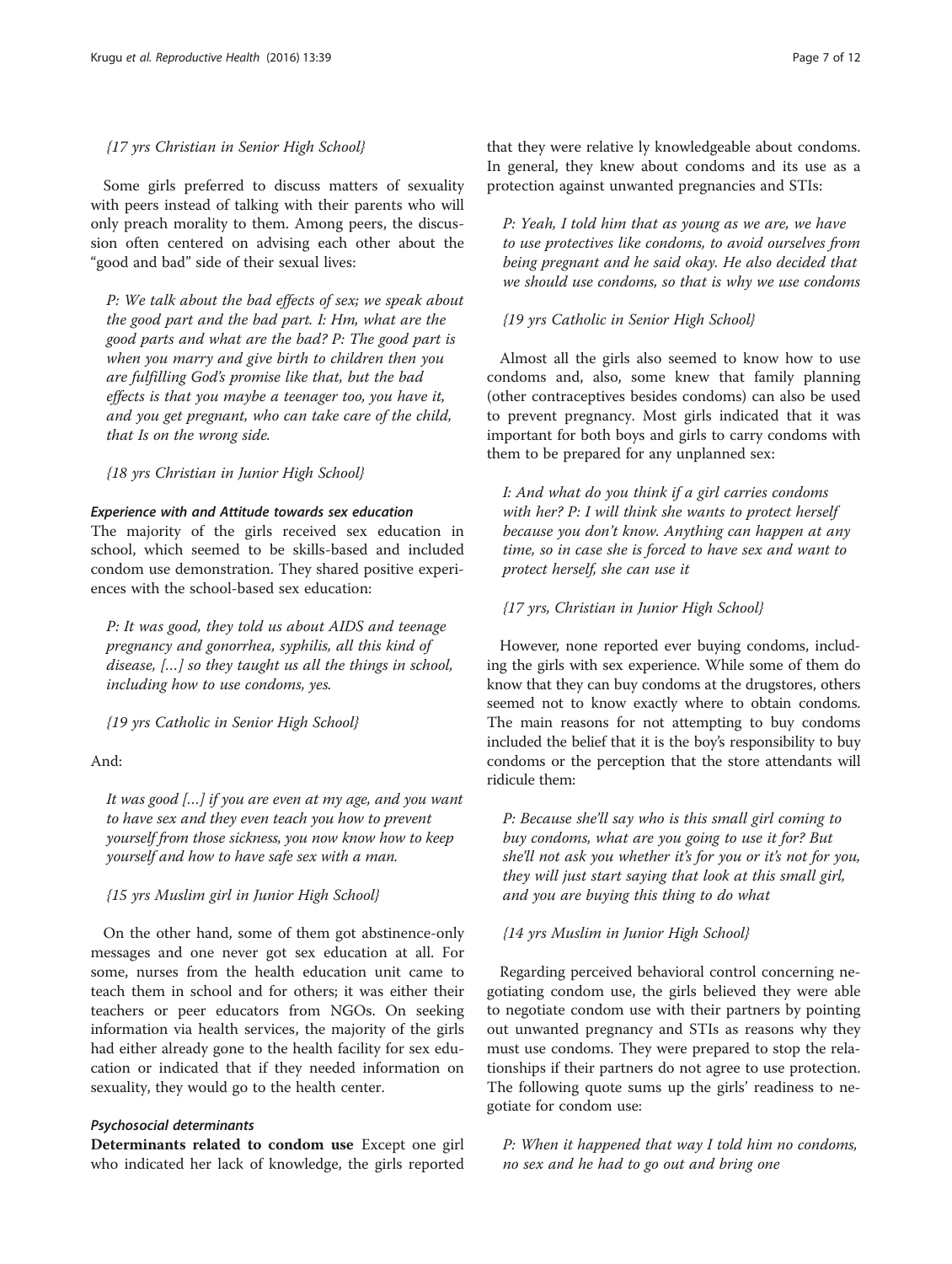## {17 yrs old Christian at Senior High School}

A common phrase "no condom, no sex" depicted how they were not willing to compromise on negotiating to use condoms.

The majority of the girls were positive about condoms and also about using condoms. They were clear about the importance of using condoms to protect against both pregnancy and STIs:

P: Because if you use them well, you will not get pregnant and you will not get HIV/AIDS that is why I think condoms are good

{18 yrs, Christian girl in Junior High School}.

Some gave reasons why other people may not be comfortable using condoms, such as a reduced sexual pleasure. The majority of the girls, including those without sex experience, were clear in their intentions to use condoms, and were prepared to negotiate for it or stop the relationship if the partner refuses (or would refuse) to use condoms:

P: Okay, if it happens.... I don't think I'll agree to have sex without condoms, and if he doesn't agree too, I'll walk away from him

#### {17 yrs old Christian girl in Senior High School}

The reasons for clear intentions to use condoms included being able to continue their education to achieve their goals, not wanting to become a disgrace to their family, and not wanting to live in poverty. In general, the girls were conscious of the risk that any girl can get pregnant at any time. The following quotes indicate their high level of perception of risk:

P: me like this, I'm having my boyfriend. At this my age, maybe it can come to a mistake, then we sleep together, then I can get that pregnancy. But if you protect yourself, you'll not get pregnant, but if you don't protect yourself, if the boy release on you, you will get pregnant.

{18 yrs Catholic girl in Junior High school}

A common phrase "it can happen to any girl" defined their perception of risk of pregnancy.

All the girls had clear goals towards the future, and the majority indicated they were concentrating on taking measures to ensure unintended pregnancy do not keep them from achieving their life goals. They wanted to become teachers, nurses, lawyers, doctors or business women. They reported measures such as using condoms and avoiding male friends to stay focused on achieving their goals.

P: If you don't stay away from boys now, but at my age like this, as of now I don't have anything, I don't have any work, then if I follow the boys in the end I'll not get anything in the future, and my hope of becoming a nurse will fail. Maybe they can impregnate me now, and I'll drop out from school.

{18 yrs, Christian in Junior High School}

All the girls were very firm in their statements that they will only allow themselves to become pregnant and have children when they achieved their goals around the age of 25 to 30 years.

Determinants related to family planning The girls defined family planning as contraceptives other than condoms. Thus, condom use was viewed separately from other family planning methods. All the girls were aware that condoms and family-planning can protect against unwanted pregnancy and, in the case of condoms, STIs as well. However, none of the girls was using a family planning method, and almost all of them believed that family planning is not right for unmarried girls. They gave reasons ranging from high potential of becoming infertile, growing slim or too fat, and falling sick to destroying your womb as in:

P: I hear people talking about it that if you are doing it, it can destroy your womb, so you can't give birth again, but they even said that it is only meant for those who are married.

{18 yrs Catholic girl at Junior High school}

Determinants related to sex and pregnancy The attitude of the girls towards sex is varied. To some, sex is a good thing

I: When did you have sex the first time? P: Last year I: Okay, how was the experience? P: It was good experience, sex is good

{19 yrs Christian girl in Senior High School}

To others, sex is only for married people based on what they heard from their parents or the church:

P: Okay, as at my age, sex is not a good thing to me, but if you are a married woman, and honest, you have to have sex before you can give birth.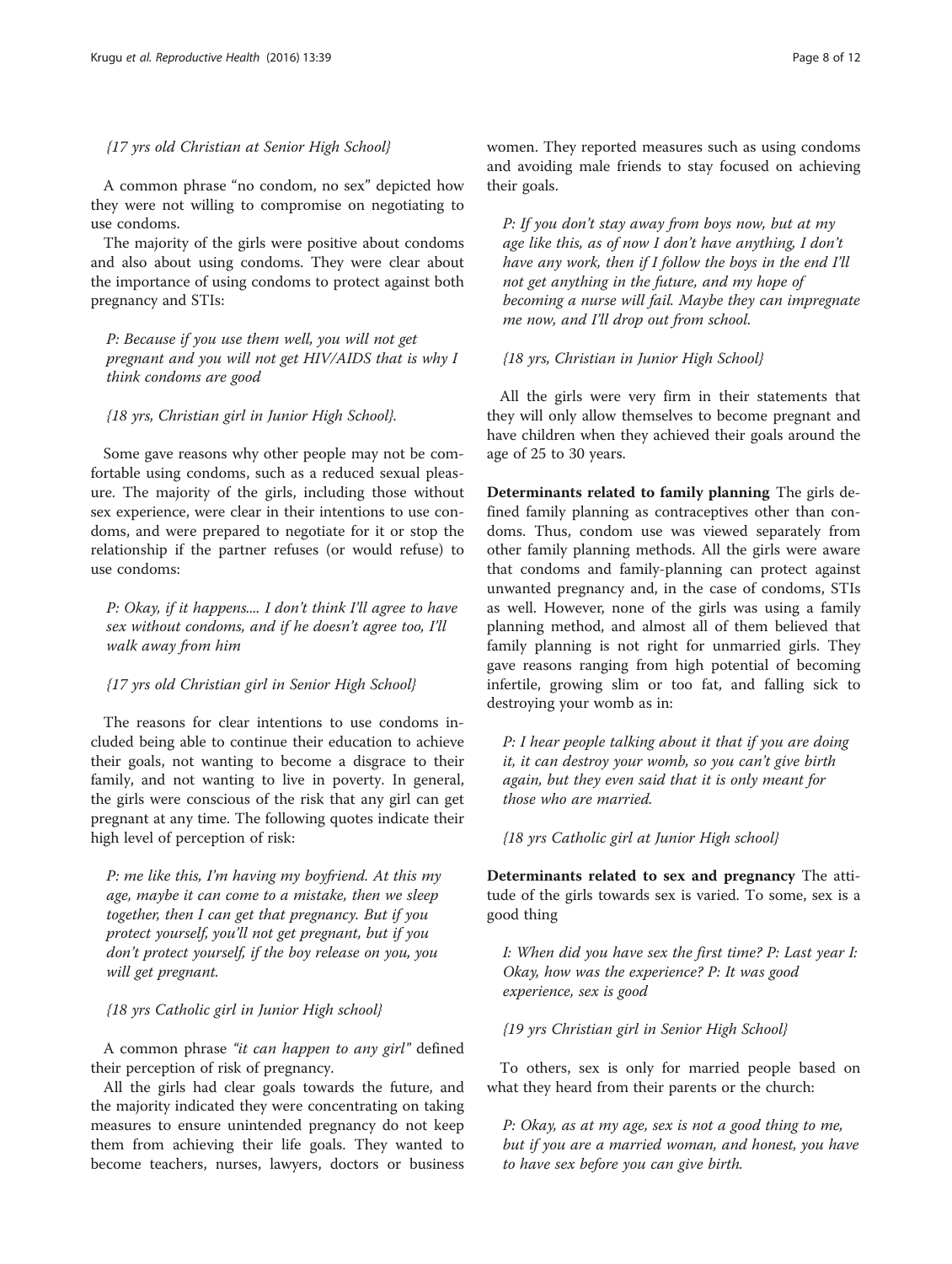## {18 yrs Catholic girl at Junior High school}

Some of them said although sex is for married people, when they are not able to resist the urge and should have sex, they will protect themselves against pregnancy. Regarding social norms towards teenage pregnancy, the majority of the girls think that the important referent people in their lives consider teenage pregnancy as a bad thing to happen:

P: They will say oh, look at this girl, she is pregnant, they will even be talking, everywhere about you, you are having pregnancy and what and what, your friends will now be afraid of you and not follow you again, now that you are a bad girl, that is why it is not good.

#### {16 yrs Muslim girl in Junior High school}

On social norms towards girls being in sexual relationships, some of the girls indicated that other important referents to their lives, including their parents, were open to adolescent sexuality and relationships. They clearly indicated that their parents were aware that they are in sexual relationships, and some got advice on protection against pregnancy from their mothers. Other girls were of the view that their parents and other relative do not want to hear that they are in a relationship or have sexual relations with boys:

P: It's up to them, I don't know. They think we shouldn't be in love

{19 yrs Catholic girl in Senior High School}

## **Discussion**

Knowledge of what makes girls without pregnancy experience differ from girls with (unintended) pregnancy experience can greatly enhance the development of effective pregnancy prevention programs. In this study, we interviewed adolescent girls living in communities with high teenage pregnancy rates but without pregnancy experiences themselves. The results suggest that the girls had a cordial and positive relationship with their parents and did talk about sexuality with their mothers and friends. Although much of the mother-daughter communication was largely limited to moral advice to abstain from sexual relationships, some girls received more extensive advice, including safer sex practices to avoid unwanted pregnancy. In school, the majority of the girls seemed to have received sex education with the inclusion of condom use. The girls also reported high awareness of the risk of pregnancy through unprotected sexual intercourse. They were also positive about carrying condoms

(some girls) and using condoms. All the girls also indicated strong self-efficacy beliefs towards negotiating condom use. On the other hand, the girls believed that it is the boys' responsibility to buy condoms, and they had negative attitudes towards so-called family planning (contraceptives other than condoms). There were some overlaps in the narratives of the girls. However, conclusions cannot be made base on these overlapping reporting of only 20 qualitative interviews. Whether there are potential relationships between the reports of the girls among the emerged themes will require a quantitative survey involving a statistically significant sample.

The results also suggest that the girls had clear future goals regarding educational levels and careers they want to achieve, combined with clear plans on how to achieve them. The latter mostly focused on preventing any pregnancy before having finished education and before having a proper job by staying away from boys or refusing any sex without condoms. All the girls had clear intentions for future condom use and those who were sexually active reported consistently using condoms to avoid pregnancy until the achievement of their plans.

Our participants' experiences of frequently receiving advice on sex and relationship issues from their mothers are contrary to what was reported by Krugu et al. (under review), where the pregnancy experienced girls had no form of sex communication at home. Parents who keep the communication lines open all the time have been reported to have a closer and more connected relationship with their children, which allows them also to discuss sexuality topics [[27](#page-12-0), [28\]](#page-12-0). Although some of our participants' experiences were largely that of being dissuaded from having sex, those who received more extensive advice, including condom use discussions, reported being happy to know how to "have sex with a man". Which might explain why they could avoid unwanted pregnancy as compared to the pregnancy experienced girls of Krugu et al. (under review). Past research suggests that mother–adolescent discussion about condoms before adolescent's sexual initiation was associated with more use of condoms at sexual initiation and could set the stage for later consistent condom use [\[29\]](#page-12-0). However, factors such as lack of time, lack of knowledge, not being comfortable and perceiving that their daughters are not at risk of pregnancy or STIs have been reported to inhibit mother-daughter communication on safe sex practices [[28, 30](#page-12-0)]. Further exploration into the influences of mother-daughter sex communication is necessary to support family based interventions to address teenage pregnancy in North Ghana.

In contrast, to the girls with pregnancy experience (Krugu et al., under review) the girls in the current study all reported having had some form of school-based sex education that included lessons on the use of condoms.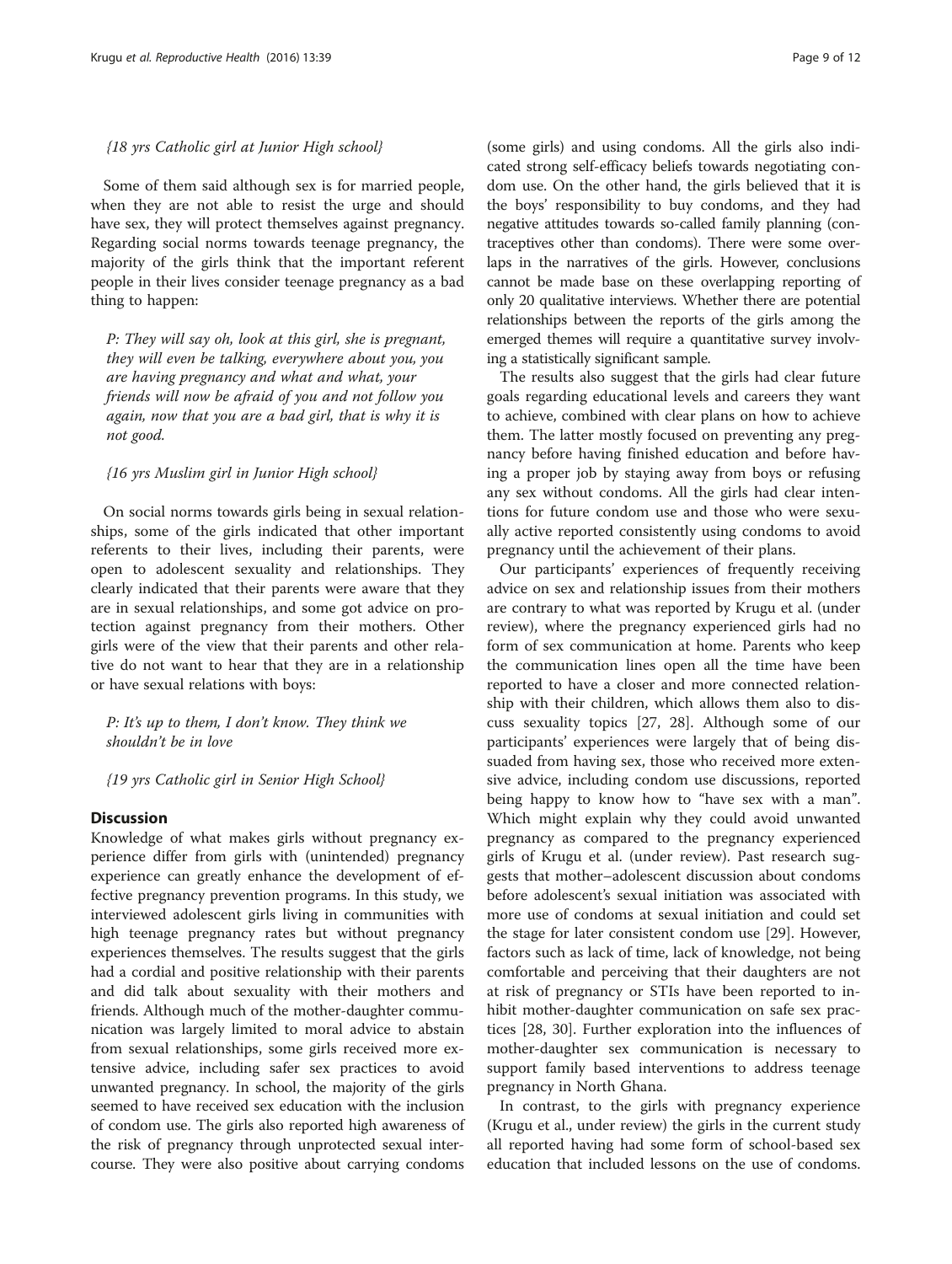Across Africa, formal school-based sex education programs focus on promoting abstinence-only messages [[31\]](#page-12-0). However, comprehensive programs also provide information on birth control methods and condoms to prevent both pregnancy and STIs [\[32](#page-12-0)]. These different topics included in sex education across schools could explain the differences in safer sex choices made by the girls without pregnancy experience as compared to the girls with pregnancy experience. Systematic reviews suggest that the effects of abstinence-only programs in reducing sexual risk behaviors have been minimal [[33](#page-12-0)–[35](#page-12-0)]. Rather, adolescents who received comprehensive sex education had a lower risk of pregnancy than those who received abstinence-only or no sex education [\[36\]](#page-12-0).

The girls in this study reported positive attitudes towards condom use, exhibited high condom use selfefficacy, high-risk perceptions towards pregnancy, and had clear intentions towards condom use as compared to the girls who became pregnant against their wish (Krugu et al., under review). Some studies across Africa have demonstrated the role of attitude, self-efficacy beliefs, risk perception and subjective norm in shaping young people's intention to use condoms [[37](#page-12-0)–[39\]](#page-12-0). Future research that seeks to confirm the relevance of these personal determinants in condom use decision-making among the adolescent population in northern Ghana is necessary to guide intervention development.

The girls in this study mentioned specific plans such as using condoms to prevent unwanted pregnancies that may threaten future goals. This is in contrast to Krugu et al.'s (under review) study of girls with pregnancy experience. The girls with pregnancy experience often described and perceived themselves as being subordinate to boys. They also seemed not to have specific future goals. The current finding adds a potential new dimension to the efforts to prevent teenage pregnancy in Ghana. Several studies have shown the positive effects on health behavior and decision making of having clear future goals or purpose for living [\[40](#page-12-0)–[43](#page-12-0)]. Our finding suggests that the proactive pregnancy preventive behaviors of adolescent girls to fulfill their aims could influence whether or not they will become victims of unintended pregnancy. Thus, it could be useful to get young girls to relate safe sex with life goals that they can forfeit by the outcomes of unsafe sexual activities [[44\]](#page-12-0). At the same time, however, within the African context, goal-setting as a strategy to increase healthrelated decision making of girls may be difficult to accomplish. Across rural Africa, the choices of young women are often constrained by their narrow range of experiences, and they frequently project for themselves a life similar to that of their mothers, which is often characterized by low income, and limited economic opportunities [[45\]](#page-12-0).

A concerning finding is that, similar to the girls with pregnancy experience (Krugu et al., under review), the girls in the current study also had strong negative attitudes towards family planning (i.e. using other methods of contraception besides condoms) and believed that boys are responsible for buying and carrying condoms. These beliefs mostly put boys in control of safer sex choices. Therefore, although the girls in this study reported clear intentions to use condoms, they may, in the end, fail to act by their intentions. Programs aimed at promoting condom use need to stress that the importance of being prepared and in control or having condoms available is also important for girls. In addition, the 'double Dutch' approach (using another contraceptive method in addition to condoms) has been shown to be safer for pregnancy prevention than only relying on condom use [\[46\]](#page-12-0). Future research should explore strategies to change girls' negative beliefs about using family planning outside marriage context.

#### Study Limitations

Since all the girls belong to the 'frafra' ethnic group living in Bolgatanga, the findings are not necessarily generalizable to other African populations. However, the findings offer interesting perspectives to the discourse on adolescent girls' sexual behaviors in Ghana and should be further confirmed through quantitative methods. Also, fearing that age difference between interviewers and participants may inhibit open discussion on sexuality, we used young women to collect the data. The interviewers had limited experience in conducting in-depth interviews on sensitive topics like sexuality. They might have had difficulty in determining whether or not a participant was responding in a socially desirable manner. More experienced interviewers could have enriched the data through the right follow-up questions or further probing. Also, the context in which we conducted the interviews could have influenced the results. A few times, interview sessions had to be moved to a more quiet location in the course of interviewing and the disruption led to some questions remaining unanswered. Our recruitment procedure required participants less than 18 years of age to obtain parental consent. It is possible that only parents who accepted that their daughter's can discuss sexual topics openly consented, thus causing a bias in the generalizability of our sample. The recruitment procedure also ended up with only school-going girls as participants as well as with a sample of which only a limited number had sexual experiences. Both could have influenced our findings. Since the school setting can define the sexual socialization of girls in different ways [\[47](#page-12-0)], it is possible that the results would have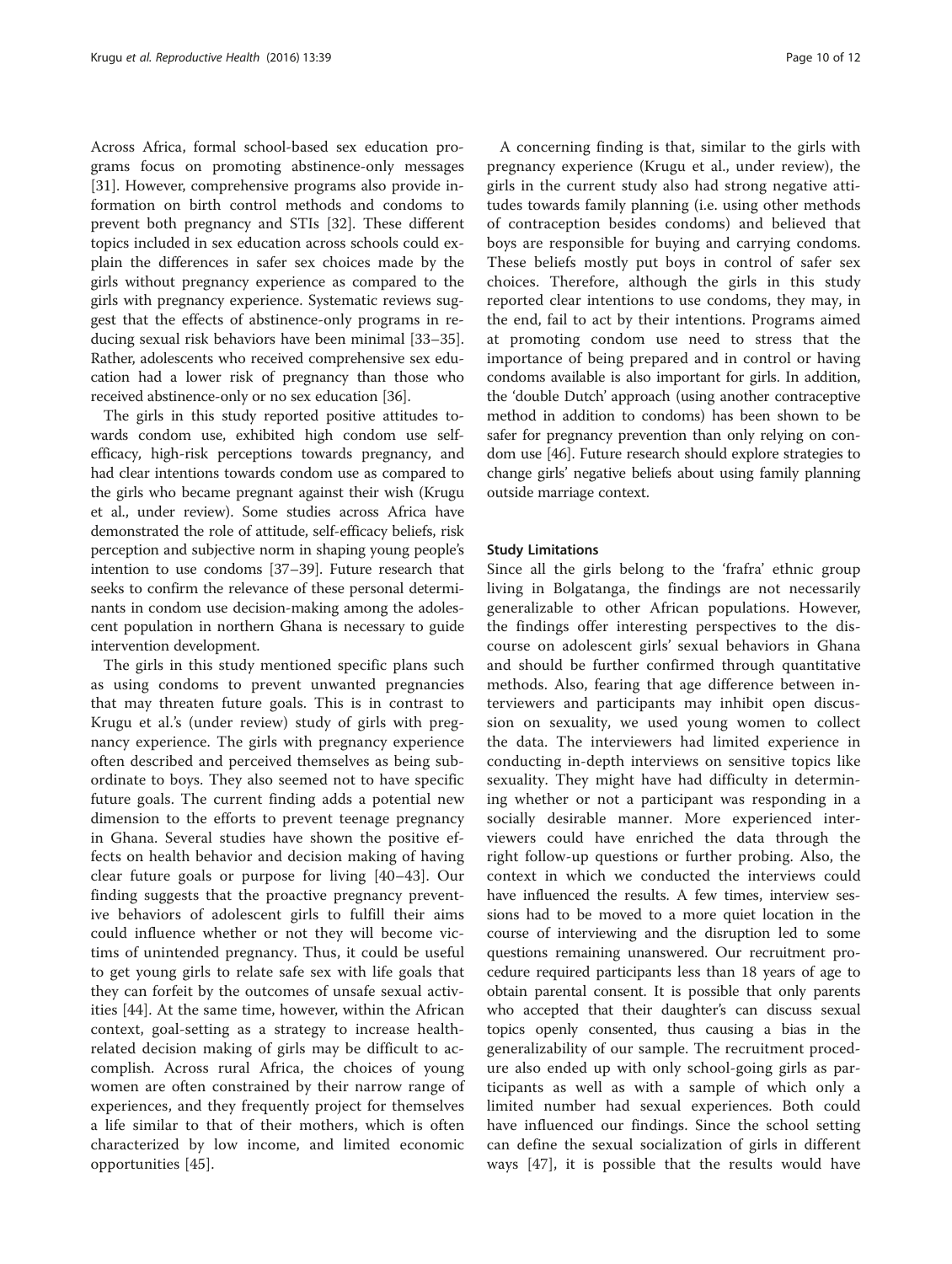<span id="page-11-0"></span>differed if out of school girls were included in the sample. For girls without sexual experience, the answers on how they would deal with actual sex-related situations are therefore hypothetical.

#### Conclusion

This study suggests that a more positive mother-daughter communication at home may be one of the protective factors in the sexual decision-making processes of girls. Since previous research also showed that mothers seem to be important socializing agents in adolescent sexual decisionmaking [\[27](#page-12-0), [48\]](#page-12-0), interventions may focus on helping the maternal parent become skilled, comfortable and open in discussions about sexuality with their daughters. Also, it seemed that access to school-based sex education that includes condom use information made a difference between the girls with pregnancy experience and those reported in this study. Therefore, the parental contribution could also include engaging in school policy development to ensure that school-based sexuality education goes beyond abstinence-only messages to equip adolescents for safer sexual choices.

Our results also point out how the attitude towards contraception, risk perception towards pregnancy, and girls condom use self-efficacy can influence the performance of action specific sub-behaviors necessary for girls' safer sex practices. Preparatory sub-behaviors such as buying and carrying contraceptives and skills to communicate contraceptive use wishes are vital to enable girls to make safer sex choices [\[49](#page-12-0)]. Future intervention planners should first examine which cognitive beliefs are more important in addressing specific preparatory behaviors related to condom use. Such efforts may consider the 'double-dutch' approach of promoting the combined use of both condoms and hormonal contraceptives to enable girls to take full control of their sexuality [[46](#page-12-0)].

Finally, this study suggests that girls with higher purpose may tend to use more pregnancy preventive measures to avoid unintended pregnancy and stay focused on achieving their life goals. Intervention studies designed to improve goal-setting and experiences of purpose in life may be warranted. Doing so could offer new avenues for girls' increased use of pregnancy preventive measures, thereby decreasing the chances that they will become pregnant against their wish.

#### Competing interests

The first author is the director of YHFG, and the current study is part of his Ph, D. project at Maastricht University. All other authors declare that they have no competing interests.

#### Authors' contributions

JKK, FEFM, and RACR conceived the study, JKK and FEFM contributed to the design, PA and JKK collected the data, JKK, PA and FEFM contributed to the data analysis. JKK drafted the manuscript. All authors read, reviewed and approved the final draft.

#### Acknowledgement

We are grateful to all the girls who participated in this study, and also to our research assistant, Belinda Akolgo for her dedication. The study was funded by NUFFIC Ph.D. fellowship grant nr. NFP-Ph.D.11/806 with additional support from Maastricht University and the Youth Harvest Foundation Ghana (YHFG).

#### Received: 10 December 2015 Accepted: 7 April 2016 Published online: 14 April 2016

#### References

- Sawyer SM, Afifi RA, Bearinger LH, Blakemore S, Dick B, Ezeh AC, Patton GC. Adolescence: a foundation for future health. Lancet. 2012;379:1630–40. doi[:10.1016/S0140-6736\(12\)60531-5.](http://dx.doi.org/10.1016/S0140-6736(12)60531-5)
- 2. Skirbekk V. Fertility trends by social status. Demogr Res. 2008;18(5):145–80. doi[:10.4054/DemRes.2008.18.5.](http://dx.doi.org/10.4054/DemRes.2008.18.5)
- 3. Dick B, Ferguson BJ. Health for the world's Adolescents: A second chance in the second decade. J Adolesc Health. 2015;56(1):3–6. doi:[10.1016/j.](http://dx.doi.org/10.1016/j.jadohealth.2014.10.260) [jadohealth.2014.10.260](http://dx.doi.org/10.1016/j.jadohealth.2014.10.260).
- 4. Sedgh G, Finer LB, Bankole AM, Eilers A, Singh S. Adolescent pregnancy, birth and abortion rates across Countries: Levels and recent trends. J Adolesc Health. 2015;56(2):223–30. doi:[10.1016/j.jadohealth.2014.09.007](http://dx.doi.org/10.1016/j.jadohealth.2014.09.007).
- 5. Harden A, Brunton G, Fletcher A, Oakley A. Teenage pregnancy and social disadvantage: Systematic review integrating controlled trials and qualitative studies. BMJ (Clinical Research Ed). 2009;339(7731):1182–5. doi:[10.1136/bmj.](http://dx.doi.org/10.1136/bmj.b4254) [b4254](http://dx.doi.org/10.1136/bmj.b4254).
- 6. WHO (World Health Organisation). Health for the world's adolescents: A second chance in the second decade. Geneva. 2014. Retrieved from [http://](http://apps.who.int/adolescent/seconddecade/files/1612_MNCAH_HWA_Executive_Summary.pdf) [apps.who.int/adolescent/seconddecade/files/1612\\_MNCAH\\_HWA\\_](http://apps.who.int/adolescent/seconddecade/files/1612_MNCAH_HWA_Executive_Summary.pdf) [Executive\\_Summary.pdf.](http://apps.who.int/adolescent/seconddecade/files/1612_MNCAH_HWA_Executive_Summary.pdf) Accessed 21 Sept 2015.
- 7. Hubacher D, Mavranezouli I, McGinn E. Unintended Pregnancy in Sub-Saharan Africa: Magnitude of the problem and potential role of contraceptive implants to alleviate it. Contraception. 2008;78(1):73–8. doi:[10.1016/j.contraception.2008.](http://dx.doi.org/10.1016/j.contraception.2008.03.002) [03.002](http://dx.doi.org/10.1016/j.contraception.2008.03.002).
- 8. GHS (Ghana Health Service). 2013 annual reproductive and child health report. 2013. Annual report. Accra. [http://www.ghanahealthservice.org/](http://www.ghanahealthservice.org/downloads/GHS-REproductive_and-Child-Health-Annual-Report-2013.pdf) [downloads/GHS-REproductive\\_and-Child-Health-Annual-Report-2013.pdf.](http://www.ghanahealthservice.org/downloads/GHS-REproductive_and-Child-Health-Annual-Report-2013.pdf) Accessed 15 Sept 2015.
- 9. GSS (Ghana Statistical Service). Ghana Demographic and Health Survey 2014. Accra: Ghana Statistical Service; 2015. [http://www.statsghana.gov.gh.](http://www.statsghana.gov.gh/) Accessed 14 Jan 2016.
- 10. UNFPA, 2012. Status report on adolescents and young people in Sub-Saharan Africa: Opportunities and challenges. [http://www.prb.org/pdf12/](http://www.prb.org/pdf12/status-report-youth-subsaharan-Africa.pdf) [status-report-youth-subsaharan-Africa.pdf.](http://www.prb.org/pdf12/status-report-youth-subsaharan-Africa.pdf) Retrieved on 24-03-2016
- 11. Ahman EL, Shah IH. Contraceptive use, fertility, and unsafe abortion in developing countries. Eur J Contracept Reprod Health Care. 2010;15 Suppl 2:77–82. doi[:10.3109/13625187.2010.533004](http://dx.doi.org/10.3109/13625187.2010.533004).
- 12. Kumi-kyereme A, Awusabo-Asare K, Biddlecom A. Adolescents ' sexual and reproductive health: Qualitative evidence from Ghana. In: Occasional Report. New York: Guttmacher Institute; 2007. p. 30.
- 13. Karim M, Magnani R, Morgan G, Bond K. Reproductive health risk and protective factors among unmarried youth in Ghana. Int Fam Plan Perspect. 2003;29(1):14–24.
- 14. Macphail C, Campbell C. " I think condoms are good but, aai, I hate those things ": Condom use among adolescents and young people in a Southern African township. Social Science & Medicine. 2006;52(2001):1613–27.
- 15. Mushwana L, Monareng L, Richter S, Muller H. Factors influencing the adolescent pregnancy rate in the Greater Giyani Municipality, Limpopo Province – South Africa. International Journal of Africa Nursing Sciences. 2015;2:10–8. doi:[10.1016/j.ijans.2015.01.001](http://dx.doi.org/10.1016/j.ijans.2015.01.001).
- 16. Gomes KRO, Speizer IS, Oliveira DDC, Moura LNB, Gomes FM. Contraceptive method use by adolescents in Brazilian state capital. J Pediatr Adolesc Gynecol. 2008;21(4):213–9. doi:[10.1016/j.jpag.2007.05.002](http://dx.doi.org/10.1016/j.jpag.2007.05.002).
- 17. Abiodun OM, Balogun OR. Sexual activity and contraceptive use among young female students of tertiary educational institutions in Ilorin, Nigeria. Contraception. 2009;79(2):146–9. doi:[10.1016/j.contraception.](http://dx.doi.org/10.1016/j.contraception.2008.08.002) [2008.08.002.](http://dx.doi.org/10.1016/j.contraception.2008.08.002)
- 18. Warenius L, Pettersson K, Nissen E, Höjer B, Chishimba P, Faxelid E. Vulnerability and sexual and reproductive health among Zambian secondary school students. Cult Health Sex. 2007;9(5):533–44. doi[:10.1080/](http://dx.doi.org/10.1080/13691050601106679) [13691050601106679](http://dx.doi.org/10.1080/13691050601106679).